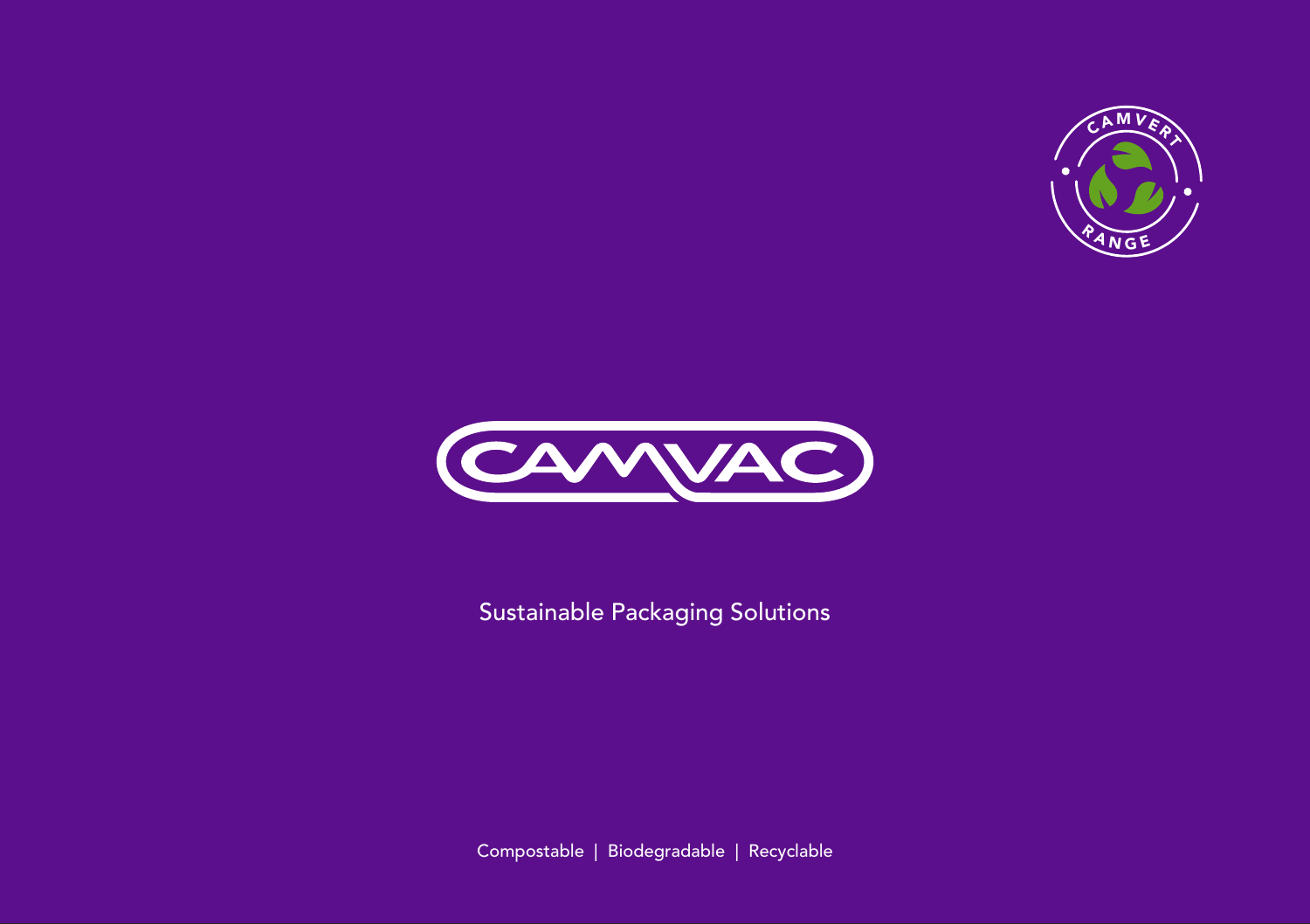### Camvac is one of the leading global suppliers of metallised film and clear barrier films and laminates for a wide range of Food Packaging, Liquid Packaging (Bag-in-Box Solutions), Medical Applications, Construction and Insulation products. Being at the forefront of technological developments, Camvac works closely with our customers to develop new products within the film, laminates and packaging sectors.

Located in Thetford, England, Camvac operates four metallising lines and two of the largest laminating lines in the world. Our metallising lines are capable of both aluminium and aluminium oxide vacuum deposition. Camvac's laminating lines are proficient in solvent, solvent free and thermal laminate production. A wealth of film metallising expertise in high metal adhesion, high barrier, decorative, low optical density and clear barrier means that Camvac is well placed to continue as a leading solution provider in each of its chosen markets.

Camvac's metallised films and laminates can be found in a wide range of consumer end products and packaging, from lidding on ready-meals to films within construction insulation. Camvac's Cambrands are recognised globally and showcase Camvac's reputation for product quality and innovation.

Camvac's product range is constantly developing and evolving to meet the ever-changing needs of the consumer. Camvac has invested heavily into technological advances enabling sustainable packaging solutions to be available across most of our product portfolio. The outcome of these investments is the Camvert Range. Camvert has been precisely designed to provide the packaging industry with sustainable packaging solutions. These advances have been developed to reduce the packaging material to a level where it does not affect shelf life of the product but is also environmentally friendly and sustainable.

Many of our sustainable packaging products are versatile and are applicable to more than one end use. The Camvert range includes certified home compostable films, 90% PCR base films and recyclable options.

#### Key Benefits of our Camvert Range

- Home Compostable Options
- Biodegradable Packaging
- Widely Recyclable
- 90% PCR Base Films Available
- Clear Film Options
- Metallised Film Solutions
- High Barrier Performance



### Our Standards

FDA / IMS Compliance

ISO 9001:2015

British Safety Council Member

BRCGS Packaging Materials Certificated



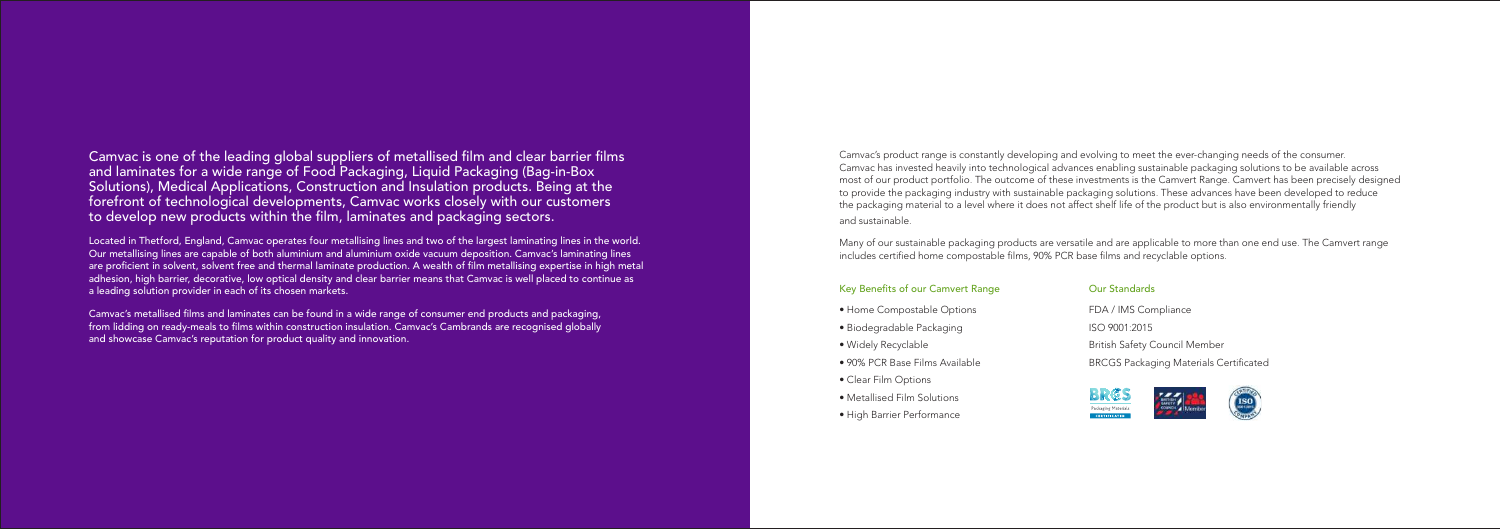

## Cambrite® Camvert Decorative Metallised Film

Fully biodegradable and compostable decorative metallised acetate film.

Cambrite® Camvert is a premium solution for brands who are looking for a fully biodegradable and home compostable decorative metallised film.

Cambrite® was originally developed to give maximum brilliance and visual impact for the board lamination market.

Changes in consumer habits and the growing demand for sustainable packaging solutions have led Camvac to develop a range of biodegradable and compostable barrier films under our Camvert Range named Cambrite® Camvert.

### Applications

Used for a range of laminate applications including luxury brand decorative cartons, board lamination, point of sale display items and packaging labels.

### Typical Structure



Acetate 14 - 95µm

#### Benefits of Cambrite® Camvert

- Home compostable
- Home biodegradable
- Available in a range of base colours with a mirror-like brilliance
- Print and graphics receptivity
- Unique patented technology

### Technical Specification

- Certified home compostable to EN13432
- Certified home biodegradable to ASTM D6400
- Optical density; 1.8 2.2\*
- Haze percentage; 0.7
- Base film made up of over 80% of cellulose diacetate. Derived from natural cellulose sources, cotton linters and wood pulp
- \* Or as specified by end user

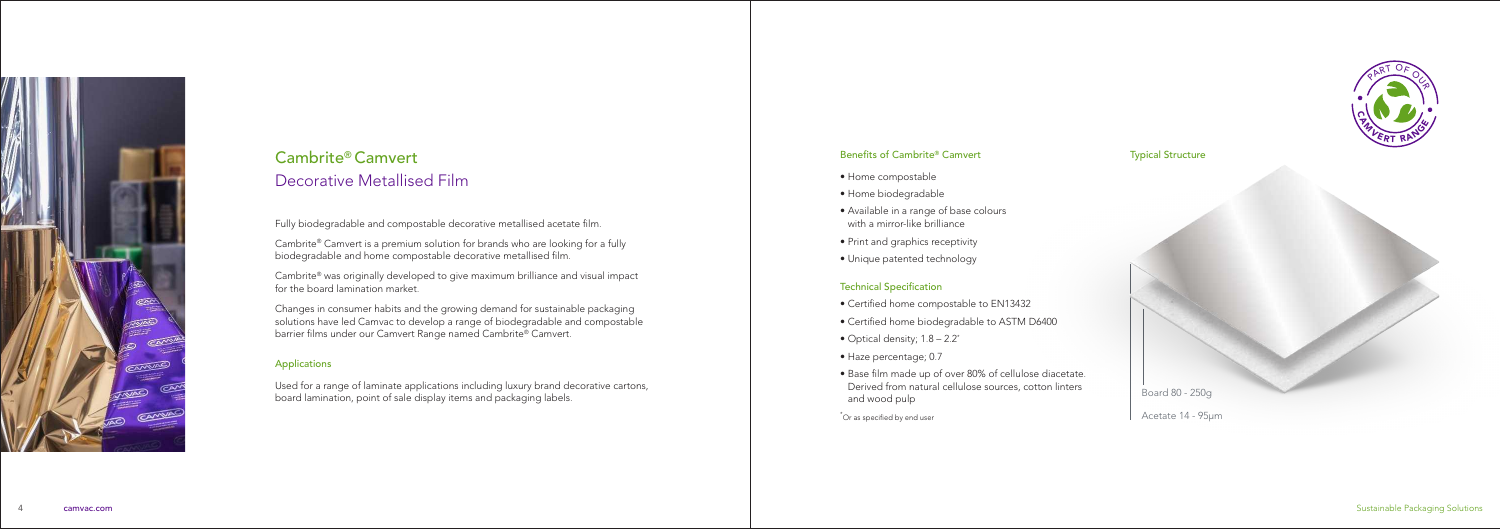

## Extrapet Transparent Barrier Polyester Laminates

For a wide range of processed meats, fresh meats, poultry, pastas, vegetable and bakery, where presentation and fresh appearance is critical, Extrapet provides a variety of environmentally friendly solutions in peel and non-peel, anti-fog and high barrier options.

As a direct result of Extrapet being an all PET (mono material) structure, the potential of total recyclability, where post-consumer collection infrastructure exist, is possible. Extrapet can also include the benefit of recycled content within the manufacture. During the manufacturing process, Extrapet uses Camvac's AlOx coated transparent barrier film Camclear.

### Applications

Fresh food packaging for; processed meats, fresh meat, poultry, vegetable packaging and bakery packaging .

### Benefits of Extrapet

- Chlorine free barrier coating – environmentally friendly
- Excellent seal integrity
- Peel / non-peel options
- Anti-fog / non-anti-fog options
- Excellent light transmission / low haze values – excellent clarity and product visibility
- High barrier laminates offer extended shelf life
- Extrapet laminate is an all PET mono material, thus allowing the potential for recyclability
- Extrapet can also include recycled content
- Microwaveable / ovenable (Camclear ® Extrapet)
- Surface printable
- Thinner laminate structures material cost savings

### Typical Structure



Polyester 12µ

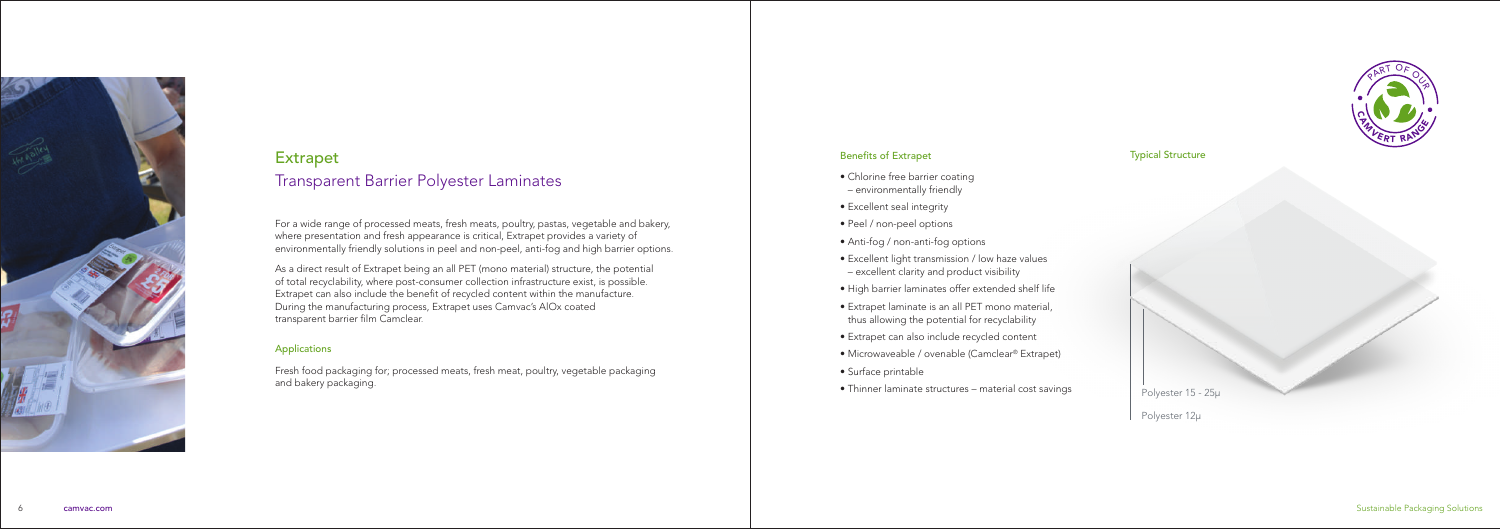

## Camfresh ® Transparent Barrier Laminate

Environmentally friendly transparent barrier laminates for the fresh food packaging industry.

The growing market for packaged fresh food, driven by the consumer demands of preference and choice, has resulted in the development of Camfresh ® in high and standard barrier versions. Recent changes in consumer demand for more environmentally friendly packaging has led Camvac to take the core Camfresh ® developments and apply them to a sustainable solution.

For a wide range of processed meats, fresh meats, poultry, pastas, vegetable and bakery, where presentation and fresh appearance is critical, Camfresh ® provides a variety of solutions in peel and non-peel, anti-fog and non-anti-fog, and tailored barrier options which are available in recyclable options.

Camfresh ® laminates use Camvac's AlOx coated transparent barrier film - Camclear ® .

#### Applications

Fresh food packaging for; processed meats, fresh meat, pasta, poultry, vegetables, bakery and dairy products .

### Benefits of Camfresh ®

- Chlorine free barrier coating – environmentally friendly
- Excellent seal integrity
- Peel / non-peel options
- Anti-fog / non-anti-fog options
- Excellent light transmission / low haze values – excellent clarity and product visibility
- High barrier laminates offer extended shelf life
- Surface printable

### Typical Structure



Cello 21µ

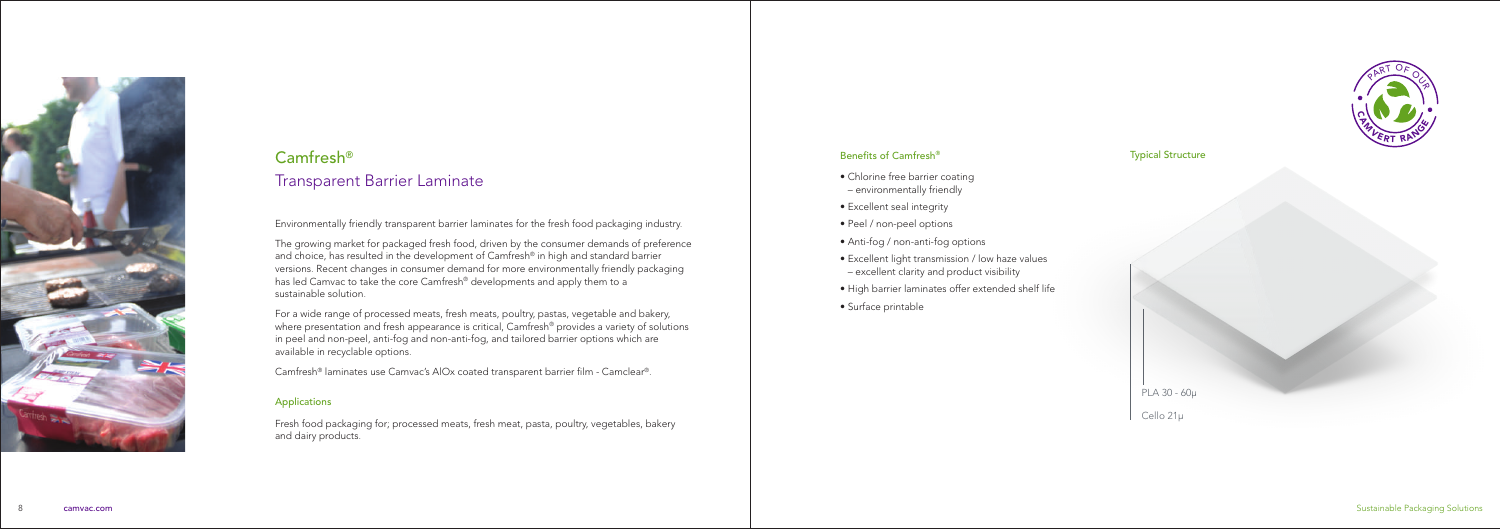

## Camshield T ® Aluminium Oxide Film

Sustainable aluminium oxide films with a proprietary in-chamber top coating for both barrier protection and product enhancement.

Camshield T ® uses Camvac's proprietary in-chamber vacuum metallising process to apply a protective topcoat over the aluminium oxide layer, thus providing both very high barrier protection and enhancement. This process can be applied to a wide range of base films and the end use applications are numerous.

### Applications

Fresh food packaging, confectionery, snacks, retortable applications, bag-in-box and dried fruits.

### Benefits of Camshield T ®

- Chlorine free barrier coating – environmentally friendly
- Extra high barrier
- Excellent light transmission / low haze values – excellent clarity and product visibility
- Higher yield versus other structures as the barrier is independent of film thickness
- Highly versatile

### Typical Structure



Cello 21µ

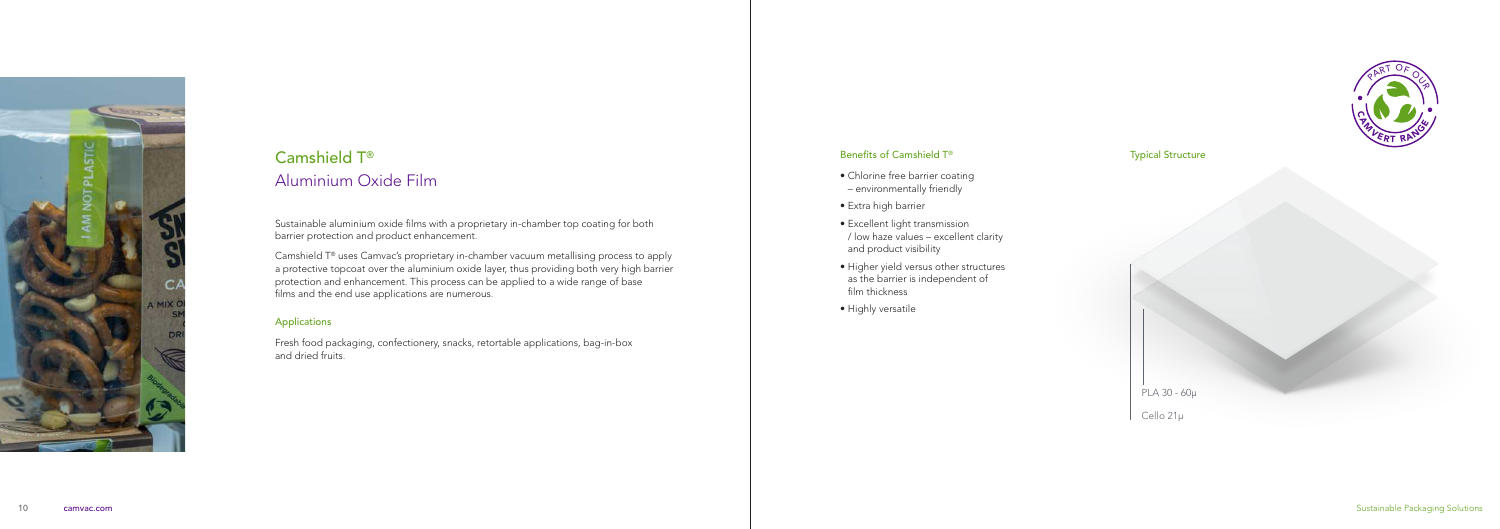

## Camclear ® Transparent Barrier Film

Another Camvac 'first' and now an industry standard in its own right, Camclear ® meets a number of performance criteria regarding barrier transmission and clarity which make it unbeatable for a variety of applications. Now developed as an environmentally friendly option for brands requiring a sustainable barrier film solution. Camclear ® Camvert is a great alternative to the traditional plastics used within the food lidding films that often end up in landfill sites.

Camclear ® is a chlorine-free transparent barrier film and is highly versatile, having excellent oxygen and moisture barrier performance. Camclear ® is available in a variety of substrates.

### Applications

Fresh food packaging, confectionery, snacks, retortable applications, bag-in-box and dried foods.

#### Benefits of Camclear ®

- Chlorine free barrier coating – environmentally friendly
- Excellent light transmission / low haze values – excellent clarity and product visibility
- Higher yields versus other structures as the barrier is independent of film thickness
- Excellent moisture / oxygen barrier
- Microwavable / Ovenable
- Highly versatile
- Printable
- Retortable

### Typical Structure

Polyester 15 - 25µ

Polyester 12µ

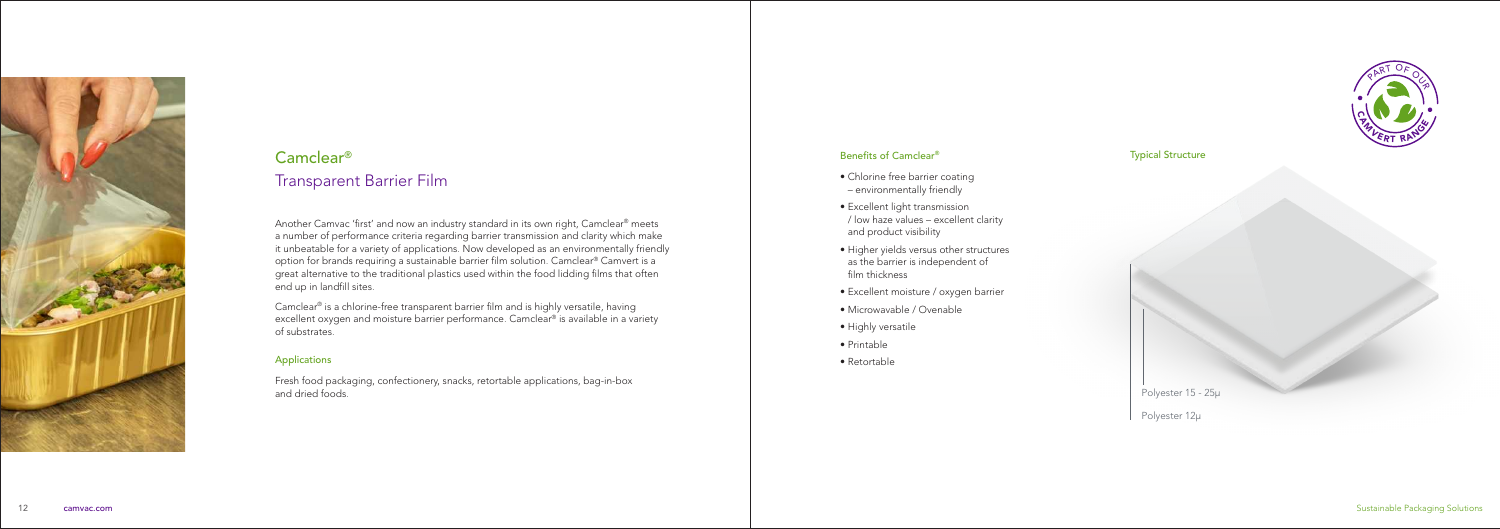

# Camplus ® High Barrier, High Metal Adhesion

Plasma treated films for high barrier and high metal adhesion.

Camvac were first to develop a surface treatment which enhanced adhesion and thus interply bond strength. This knowledge and experience has been transferred into our Camplus ® Camvert film range.

The Camplus ® plasma treatment is still a unique Camvac development, adapted to accommodate the varying base films within our compostable and biodegradable ranges.

We design and manufacture our own plasma treaters and also license the technology to other converters and film producers. The Camplus ® process has been developed to offer excellent barrier and interply bond strength within a sustainable film solution.

### Applications

A wide range of eco-friendly base film materials can be 'Camplussed' depending on end user application.

### Benefits of Camplus ®

- Improved metal adhesion offers interply bond strength and enhanced barrier
- Optimal product protection of more demanding products such as liquids
- Improved barrier retention in downstream processing
- Print receptive
- Wide choice of base films can be 'Camplussed'. CPP, OPP, PE, PET

### Typical Structure